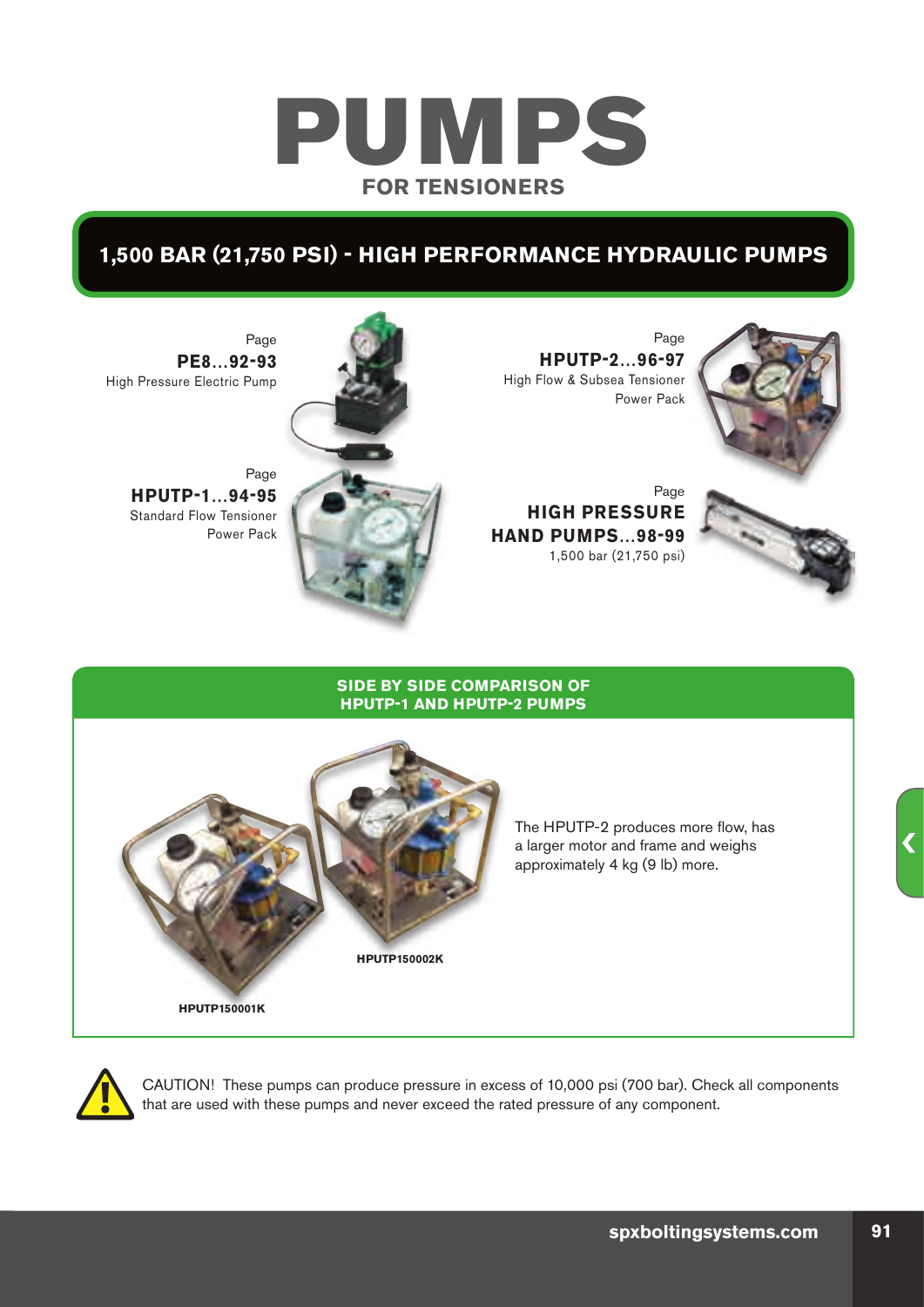### **HIGH PRESSURE ELECTRIC PUMP**

PE8 1,500 bar/21,750 psi



### **1,500 BAR (21,750 PSI) HIGH PRESSURE ELECTRIC PUMP**

The PE8 is a very high pressure pump that incorporates proven design for reliable operation. It is based on proven pump design for reliability in rugged bolt tensioning applications.

#### **Quality means Lower Life-Cycle Costs:**

- Over 100,000 cycles
- Continuous duty up to 50˚C (122˚F) ambient
- Proven design = Proven reliability

#### **Enhanced Usability:**

- Light Weight and portable: 20.6 kg (45.5 lb) [without oil]
- Quick Release, removable control pendant (5 m/15 ft)
- Removable 100 mm (4"), calibration-capable, gauge
- Universal Motor for reduced voltage applications (up to -20% nominal voltage)
- SPX Tensioners are designed to daisy-chain together so multiple tools can run off one pump
- Compact design fits into tight spaces

#### **Designed with Safety in Mind:**

• Easily adjusted pressure regulator (relief) valve



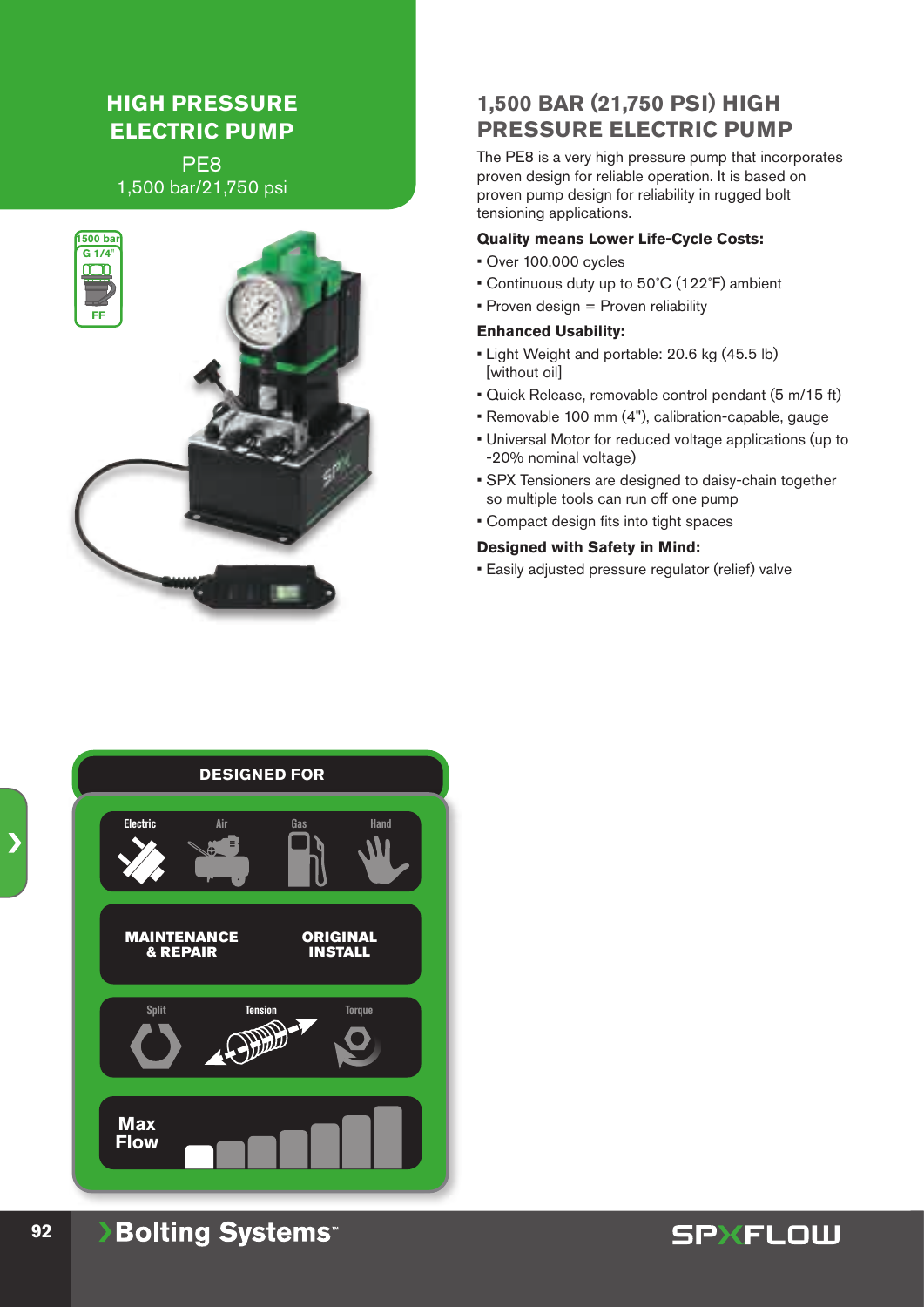**Size (L x W x H):** 35.8 cm x 19.8 cm x 41.4 cm 14.1" x 7.8" x 16.3"

**Weight:** 20.6 kg (45.5 lb) [without oil]

**Maximum Oil Capacity:** (vented reservoir) 3.8 L (1.0 Gallons) [to fill line] 3.4 L (0.9 Gallons) [usable]

**Operating Environment:** -25°C to +50°C (-13°F to +122°F)

(When operating near temperature extremes, it is recommended to use hydraulic oils that are rated for those temperatures. Refer to service manuals and cooling options)

**Sound Level:** 87-92 dBA (max)

Pressure: 0 - 1,500 bar (0 - 21,750 psi)

Typical Flow: 2.7 L/min - 0.13 L/min  $(168 in<sup>3</sup>/min - 8 in<sup>3</sup>/min)$ 

**Power:** 0.5 hp Universal Motor 110/115V - 50/60 Hz (11 amps) 220/230V - 50/60 Hz (5.5 amps)

### $\epsilon$





### **Ordering Information**

**Order No. Description PE8LXX3L** 110/115VAC 50/60Hz Motor PE8PXX3L 220/230VAC 50/60Hz Motor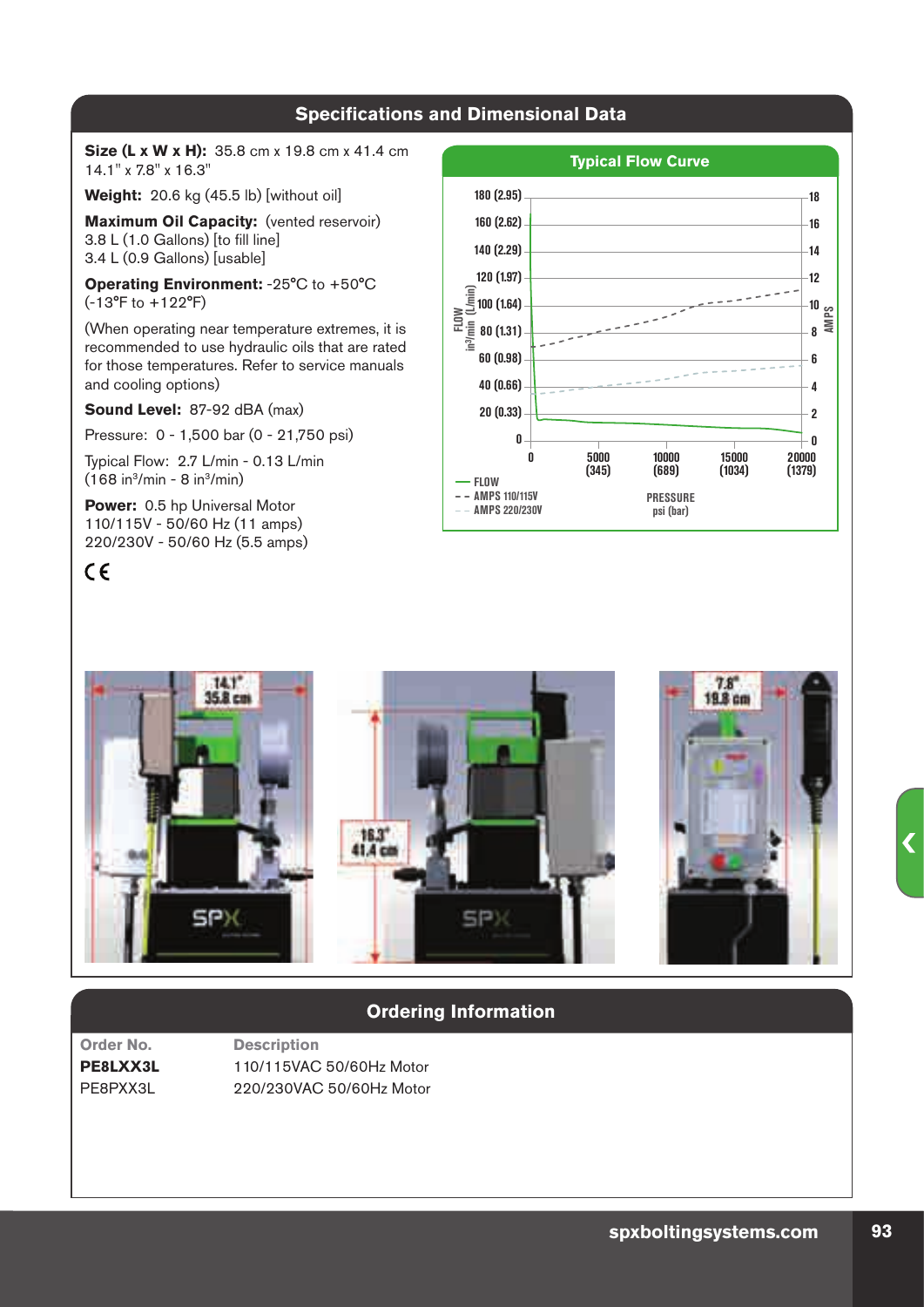### **STANDARD FLOW TENSIONER PUMP**

 HPUTP-1 1,500 bar/21,750 psi



### **1,500 BAR (21,750 PSI) TOPSIDE BOLT TENSIONER & HYDRAULIC NUT PUMP**

Standard flow tension pump. Corrosion resistant frame works well for applications near salt water. Standard flow ideal for land based (topside) tension applications where the required power source is compressed air.

#### **Quality means Lower Life-Cycle Costs:**

- Over 100,000 cycles
- Continuous duty up to 50°C (122°F) ambient
- Proven design = Proven reliability

#### **Enhanced Usability:**

- Calibrated 150 mm (6") Pressure Gauge
- Dual oil outlets with quick-connect, no spill couplings
- Pneumatic Filter/Regulator/Lubricator included
- Stainless Steel carrying frame

#### **Designed with Safety in Mind:**

- Easily adjusted pressure regulator valve
- Air pressure safety relief valve





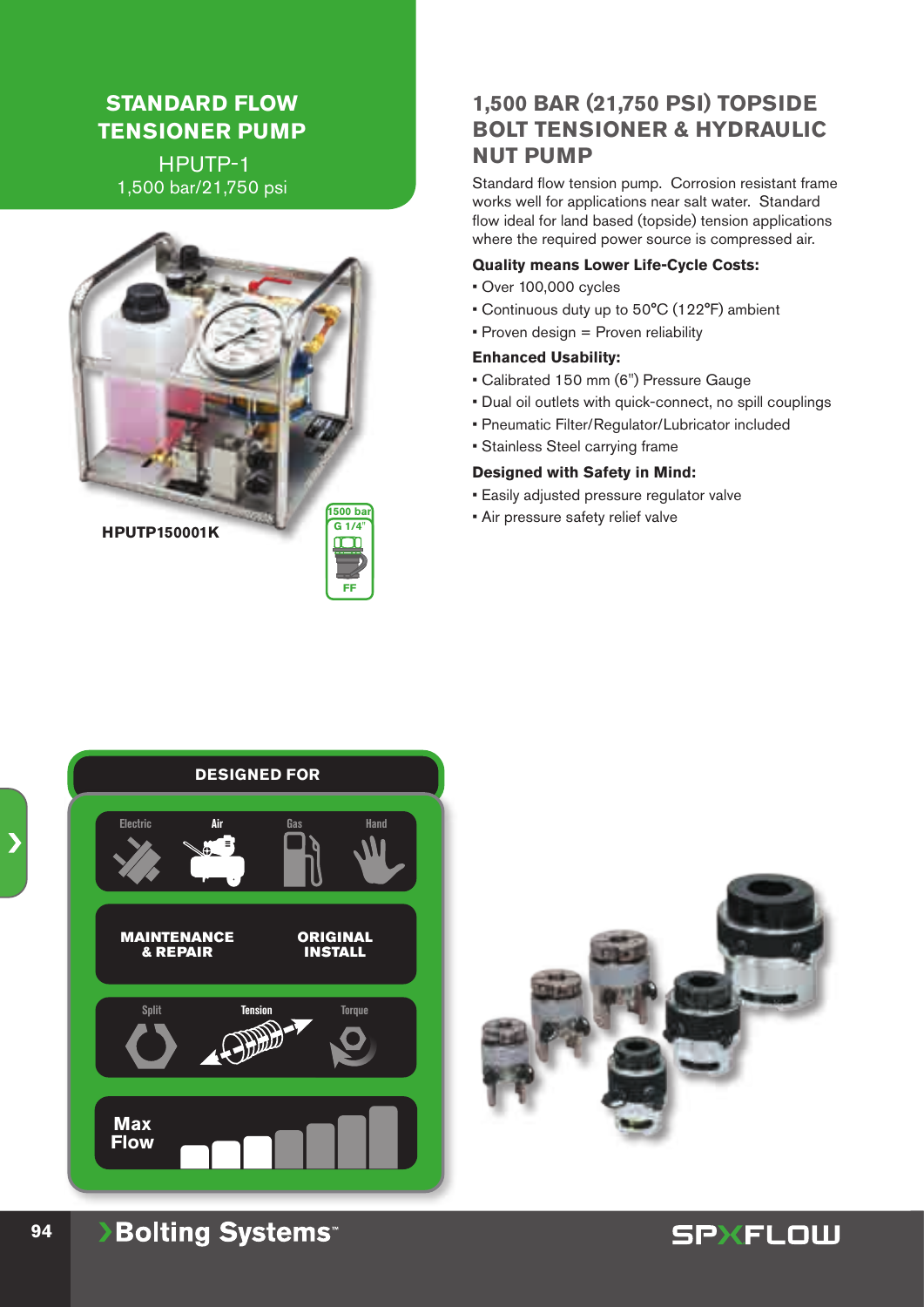**Size (L x W x H):** 42 cm x 42 cm x 39 cm 16.5" x 16.5" x 15.5"

Weight: 21 kg (46 lb) [without oil]

**Maximum Oil Capacity:** (vented reservoir) 9.5 L (2.5 Gallons) [to fill line] 9.4 L (2.5 Gallons) [usable]

**Operating Environment:** -25°C to +50°C (-13°F to +122°F)

(When operating near temperature extremes, it is recommended to use hydraulic oils that are rated for those temperatures. Refer to service manuals and cooling options)

#### **Sound Level:** 85 dBA (max)

Pressure: 0 - 1,500 bar (0 - 21,750 psi)

Typical Flow: 0.72 L/min - 0.28 L/min  $(44 in<sup>3</sup>/min - 17 in<sup>3</sup>/min)$ 

Air: 0.68 m<sup>3</sup>/min @ 5.5 bar (24 cfm @ 80 psi) 0.74 m3/min @ 6.2 bar (26 cfm @ 90 psi) 0.80 m3/min @ 6.9 bar (28 cfm @ 100 psi)

\* Values shown are with filter/regulator/lubricator. Values will increase without filter/regulator/ lubricator.

### $C \in$



### **Hydraulic Oil Delivery**

|                                     | @ 6.9 bar                        | $@5.5$ bar             | @ 4.1 bar        |
|-------------------------------------|----------------------------------|------------------------|------------------|
|                                     | @ 100 psi                        | @ 80 psi               | @ 60 psi         |
| <b>750 psi</b>                      | $41$ in $3$ /min                 | $38$ in $3$ /min       | $33$ in $3$ /min |
| (51 <sub>bar</sub> )                | $(0.67 \text{ L/min})$           | $(0.62 \text{ L/min})$ | $(0.54$ L/min)   |
| $2,500$ psi                         | $35$ in $3$ /min                 | $33$ in $3$ /min       | $27$ in $3$ /min |
| $(175 \text{ bar})$                 | $(0.57 \text{ L/min})$           | (0.54 L/min)           | (0.44 L/min)     |
| 5,000 psi                           | $27$ in $3$ /min                 | $25$ in $3$ /min       | $21$ in $3$ /min |
| (350 <sub>bar</sub> )               | $(0.44$ L/min)                   | (0.40 L/min)           | (0.34 L/min)     |
| 10,000 psi                          | $23$ in $3$ /min                 | $21$ in $3$ /min       | $16$ in $3$ /min |
| $(689 \text{ bar})$                 | $(0.38 \text{ L/min})$           | (0.34 L/min)           | (0.26 L/min)     |
| 15,000 psi                          | $20$ in $3$ /min                 | $18$ in $3$ /min       | $9$ in $3$ /min  |
| $(1,000 \text{ bar})$               | (0.33 L/min)                     | (0.29 L/min)           | (0.15 L/min)     |
| 21,750 psi<br>$(1,500 \text{ bar})$ | $15$ in $3$ /min<br>(0.24 L/min) | -                      | -                |

### **Ordering Information**

**Order No. Description**

**HPUTP150001K** 1,500 Bar Standard Flow Tensioner Pump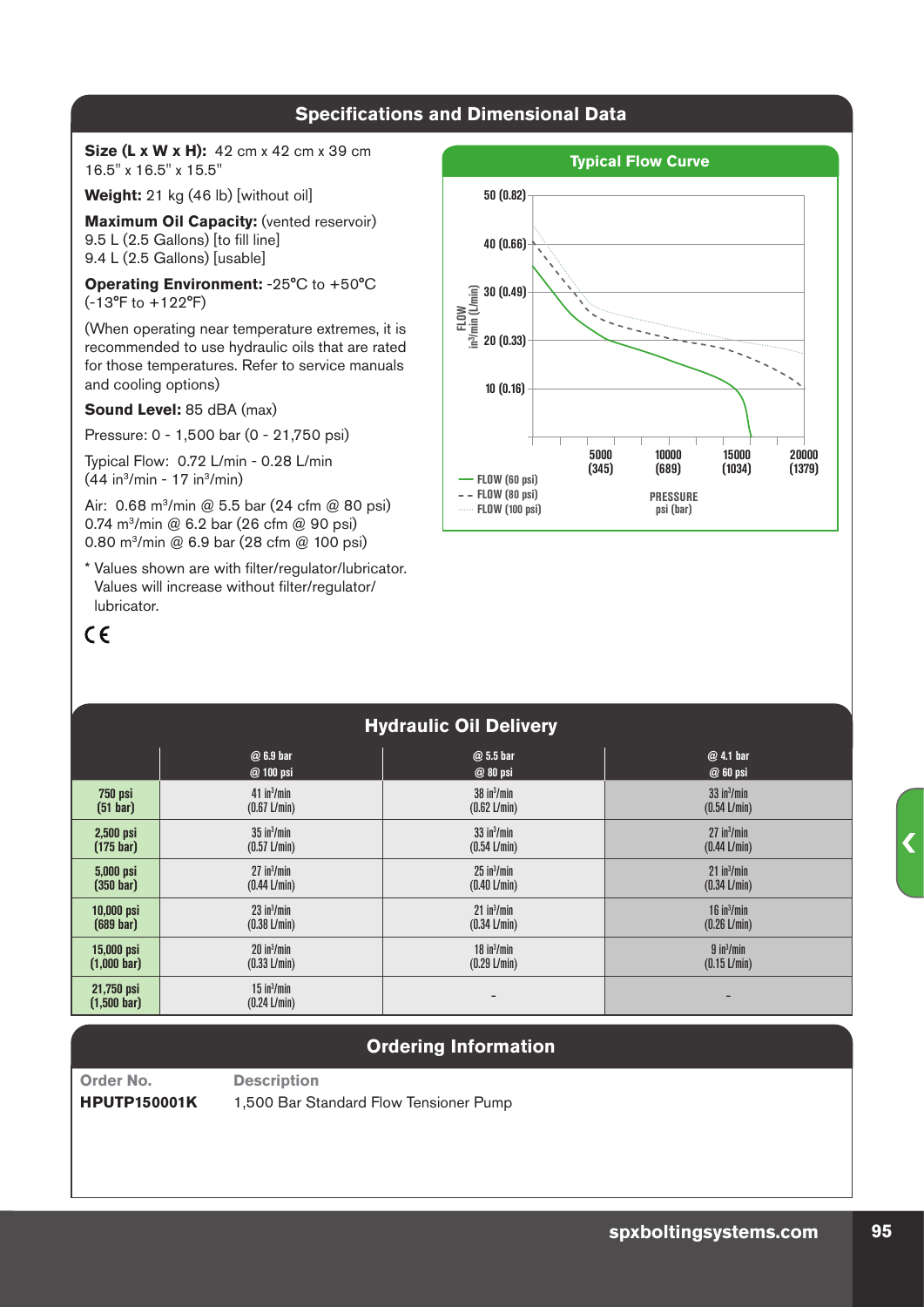### **HIGH FLOW & SUBSEA TENSIONER PUMP**

 HPUTP-2 1,500 bar/21,750 psi



### **1,500 BAR (21,750 PSI) SUBSEA & LARGE TENSIONER APPLICATIONS**

High flow tension pump. Corrosion resistant frame works well for applications near salt water. High flow ideal for subsea applications where compressed air is the required power source.

### **Quality means Lower Life-Cycle Costs:**

- Over 100,000 cycles
- Continuous duty up to 50°C (122°F) ambient
- Proven design = Proven reliability

#### **Enhanced Usability:**

- Calibrated 150 mm (6") Pressure Gauge
- Dual oil outlets with quick-connect, no spill couplings
- Pneumatic Filter/Regulator/Lubricator included
- Stainless Steel carrying frame

#### **Designed with Safety in Mind:**

- Easily adjusted pressure regulator valve
- Air pressure safety relief valve





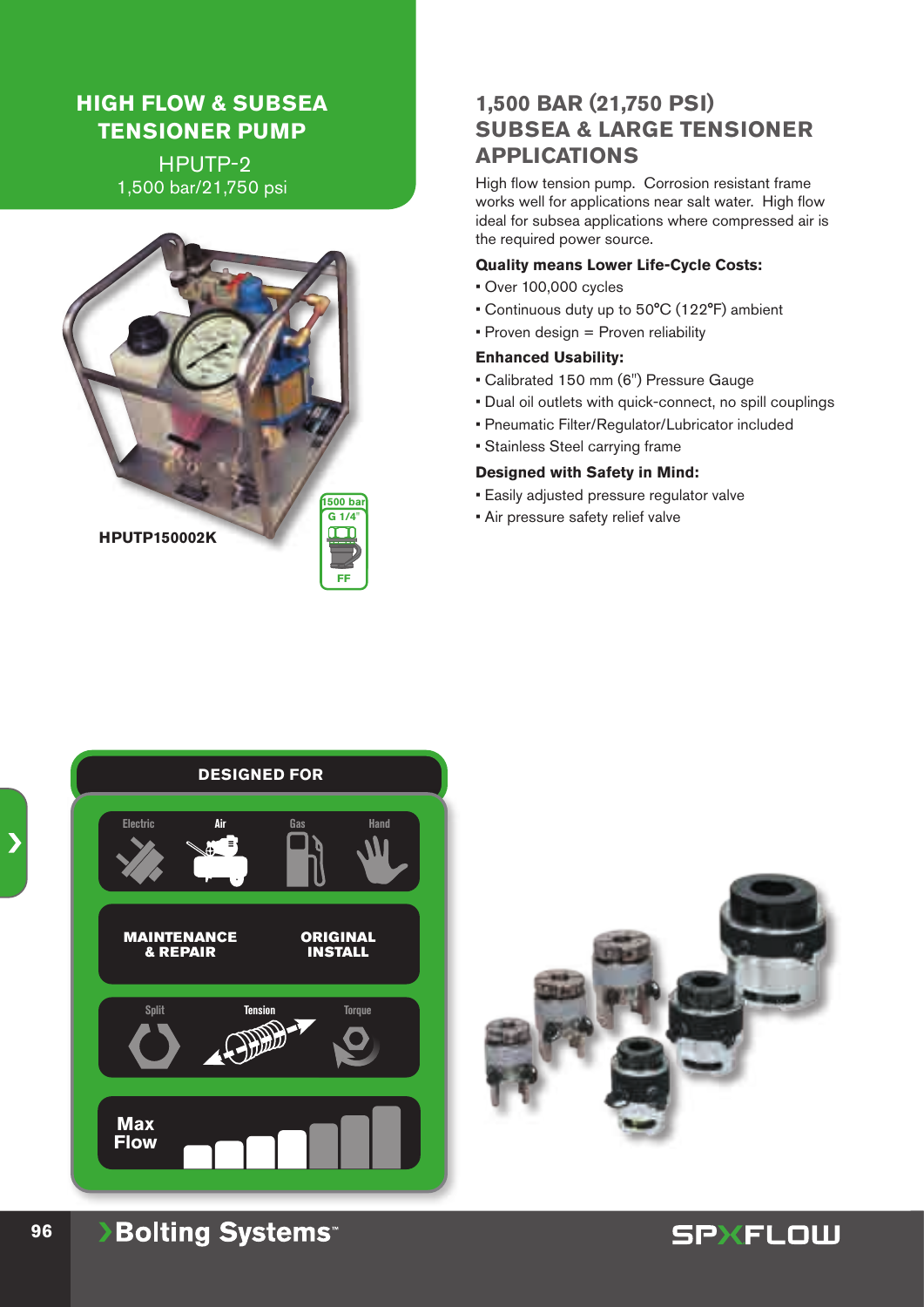**Size (L x W x H):** 46 cm x 53 cm x 52 cm 17.9" x 20.8" x 15.3"

Weight: 23 kg (51 lb) [without oil]

**Maximum Oil Capacity:** (vented reservoir) 9.5 L (2.5 Gallons) [to fill line] 9.4 L (x2.5 Gallons) [usable]

**Operating Environment:** -25°C to +50°C (-13°F to +122°F)

(When operating near temperature extremes, it is recommended to use hydraulic oils that are rated for those temperatures. Refer to service manuals and cooling options)

#### **Sound Level:** 85 dBA (max)

Pressure: 0 - 1,500 bar (0 - 21,750 psi)

Typical Flow: 1.15 L/min - 0.50 L/min  $(70 in<sup>3</sup>/min - 31 in<sup>3</sup>/min)$ 

Air: 1.42 m<sup>3</sup>/min @ 5.5 bar (52 cfm @ 80 psi) 1.53 m3/min @ 6.2 bar (54 cfm @ 90 psi) 1.60 m3/min @ 6.9 bar (56 cfm @ 100 psi)

\* Values shown are with filter/regulator/lubricator. Values will increase without filter/regulator/ lubricator.

### $C \in$



#### **Hydraulic Oil Delivery @ 6.9 bar @ 5.5 bar @ 4.1 bar @ 100 psi @ 80 psi @ 60 psi 750 psi (51 bar)** 68 in3 /min (1.11 L/min) 63 in3 /min (1.04 L/min) 59 in3 /min (0.97 L/min) **2,500 psi (175 bar)** 63 in3 /min (1.03 L/min) 59 in3 /min (0.97 L/min) 53 in3 /min (0.87 L/min) **5,000 psi (350 bar)** 56 in3 /min (0.91 L/min)  $53$  in $3$ /min (0.87 L/min) 45 in3 /min (0.74 L/min) **10,000 psi (689 bar)** 48 in3 /min (0.78 L/min) 44 in3 /min (0.72 L/min) 36 in3 /min (0.59 L/min) **15,000 psi (1,000 bar)** 40 in3 /min (0.66 L/min) 36 in3 /min (0.59 L/min)  $24$  in $3$ /min (0.39 L/min) **21,750 psi (1,500 bar)**  $31$  in $3$ /min сти поставили с поставили с поставили с поставили с поставили с поставили с поставили с поставили с поставили<br>(0.51 L/min)

### **Ordering Information**

**Order No. Description**

**HPUTP150002K** 1,500 Bar High Flow Tensioner Pump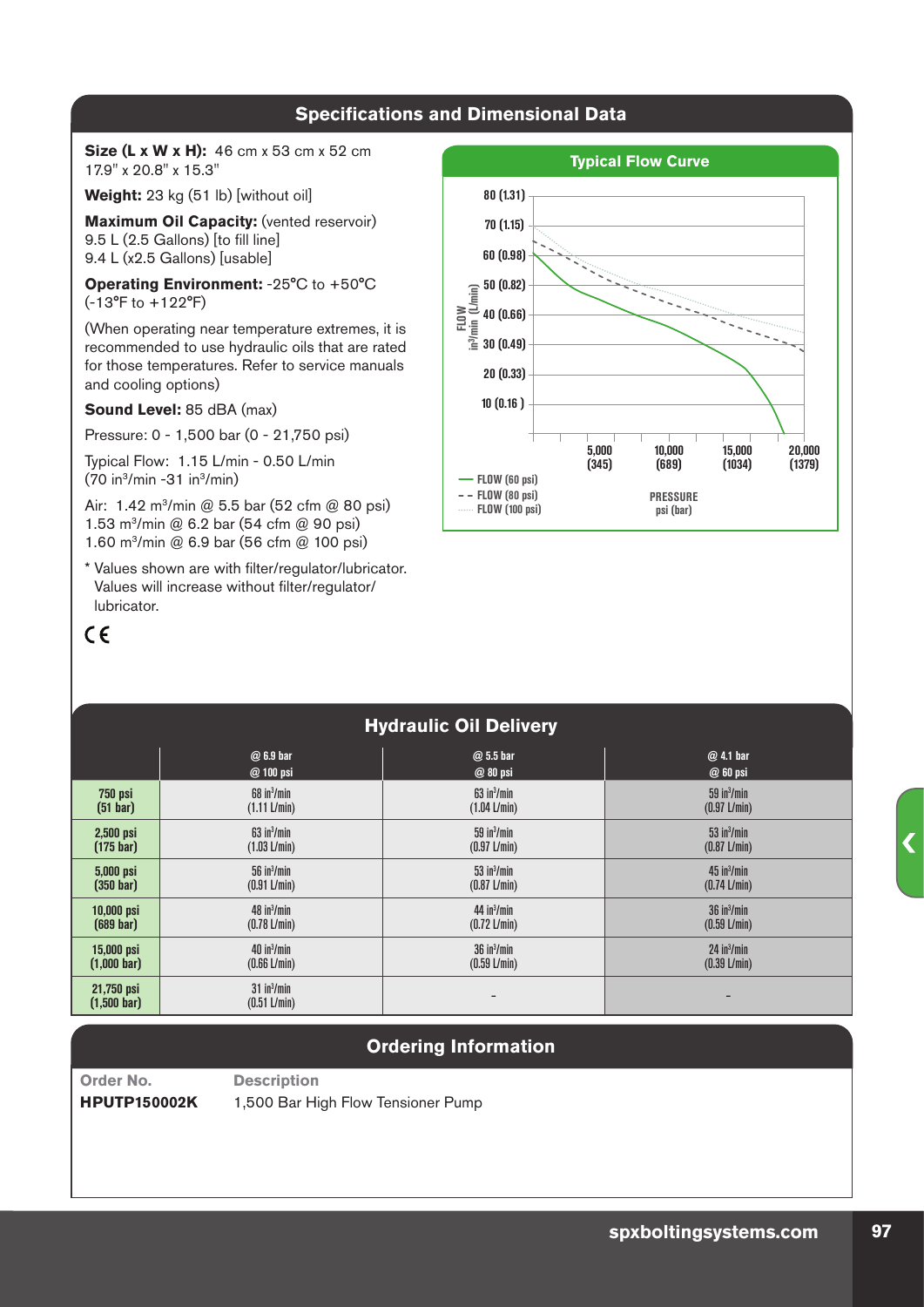### **HIGH PRESSURE HAND PUMP**

1,500 bar/21,750 psi





## **Max Flow DESIGNED FOR** ORIGINAL INSTALL MAINTENANCE & REPAIR **Electric Hand Split Air Gas Tension Torque**

### **Bolting Systems**

### **TWO STAGE, HIGH PRESSURE HAND PUMP**

- Two-speed reduces handle strokes so you work faster and easier
- Built-in, protected pressure gauge
- Ergonomic design for minimal handle effort
- Lightweight aluminum reservoir
- Easily accessible refill port
- Needle valve allows full control when releasing tension



**98**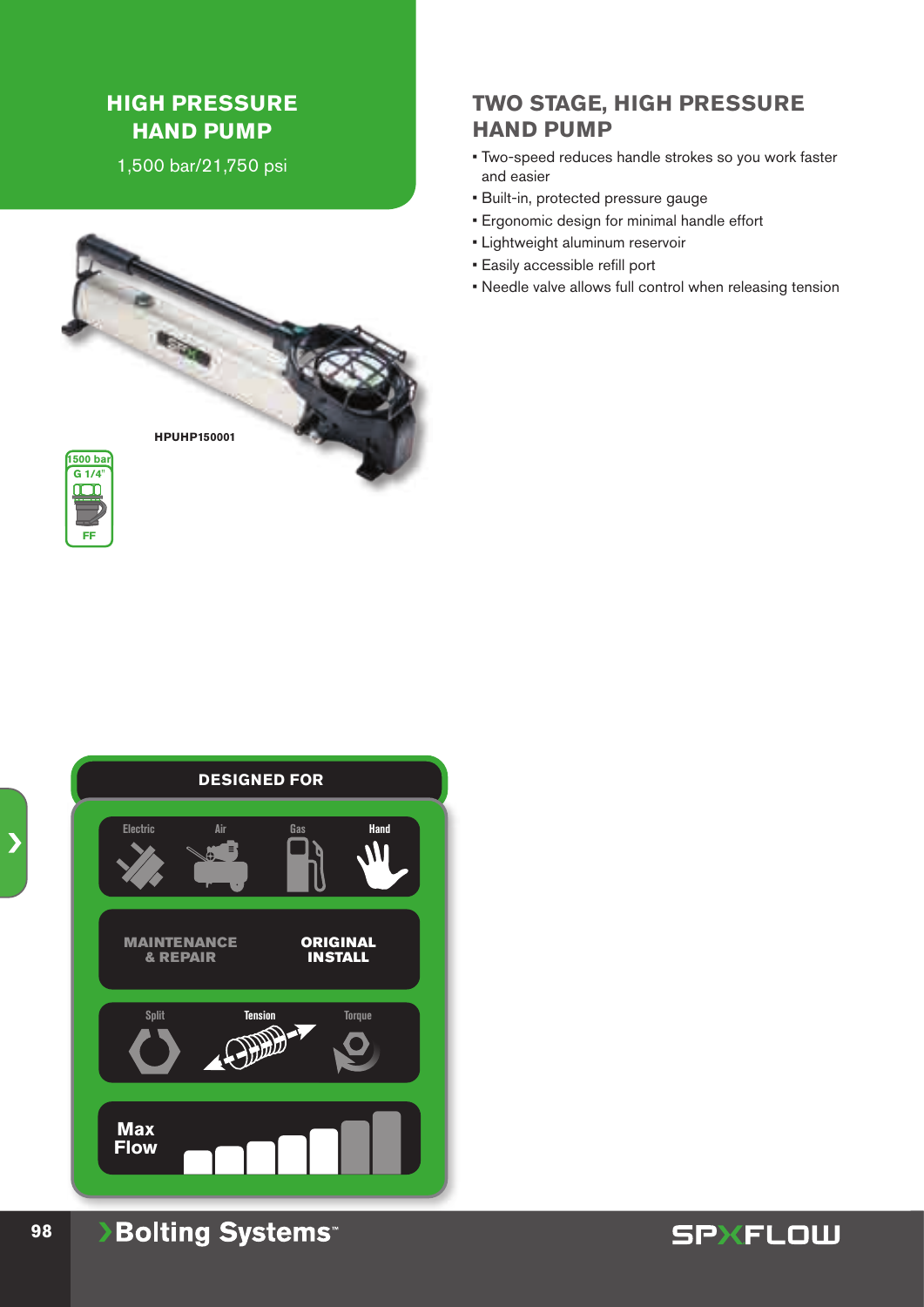**Size:** (L x W x H): 62 cm x 11 cm x 17 cm 24.4" x 4.3" x 6.7"

**Weight:** 8.7 kg (19.1 lb) [with oil]

**Maximum Oil Capacity:** (vented reservoir) 1.1 L (0.29 Gallons) [to fill line] 1.0 L (0.26 Gallons) [usable]

**Operating Environment:** -25°C to +50°C (-13°F to +122°F)

(When operating near temperature extremes, it is recommended to use hydraulic oils that are rated for those temperatures. Refer to service manuals and cooling options)

**Pressure:** 0 - 1,500 bar (0 - 21,750 psi)

Typical Flow:  $20 \text{ cm}^3$  stroke - 1  $\text{ cm}^3$  stroke  $(1.22 \text{ in}^3/\text{stroke} - 0.061 \text{ in}^3/\text{stroke})$ 



|                           | А    |     |     | D    |       |      | G1   | G <sub>2</sub> |       |     |      |      | M     |
|---------------------------|------|-----|-----|------|-------|------|------|----------------|-------|-----|------|------|-------|
| Order <sup>1</sup><br>No. | mm   | mm  | mm  | mm   | mm    | mm   | mm   | mm             | mm    |     | mm   | mm   |       |
|                           | m    | in  | in, | Ш    | Ш     | U.   | ĬΠ   | in             | Ш     | deg | in   | ١m.  | Ш     |
| <b>HPUHP150001</b>        | 170  | 560 | 152 | 170  | 620   | 110  | 80   | 68             | 575   | 55  | 6.6  | 84   | G1/4" |
|                           | 6.69 | 22  |     | 6.69 | 24.41 | 4.33 | 3.15 | 2.68           | 22.64 | 55  | 0.26 | 3.31 | G1/4" |

| <b>Ordering Information</b> |                    |                |                             |                 |                                   |           |                                |                               |                                      |                    |                          |
|-----------------------------|--------------------|----------------|-----------------------------|-----------------|-----------------------------------|-----------|--------------------------------|-------------------------------|--------------------------------------|--------------------|--------------------------|
|                             | <b>Order No</b>    | <b>Speed</b>   | Volume per<br><b>Stroke</b> |                 | <b>Maximum</b><br><b>Pressure</b> |           | <b>Handle</b><br><b>Effort</b> | <b>Oil</b><br><b>Capacity</b> | <b>Usable Oil</b><br><b>Capacity</b> | <b>Oil</b><br>Port | <b>Product</b><br>Weight |
| For<br>use with             |                    |                | LP                          | HP.             | LP                                | <b>HP</b> |                                |                               |                                      |                    |                          |
|                             |                    |                | in <sup>3</sup>             | $in^3$          | psi                               | psi       | lb                             | $in^3$                        | $\mathbf{in}^3$                      |                    | lb.                      |
|                             |                    |                | cm <sup>3</sup>             | cm <sup>3</sup> | bar                               | bar       |                                | ш.                            |                                      |                    | kg                       |
| <b>Tensioners</b>           | <b>HPUHP150001</b> | $\overline{2}$ | 1.22                        | 0.061           | 290                               | 21750     | 83                             | 61                            | 61                                   | G1/4"              | 19.1                     |
|                             |                    |                | 20                          |                 | 20                                | 1,500     | 370                            |                               |                                      | G1/4"              | 8.7                      |

 $\overline{\mathbf{C}}$